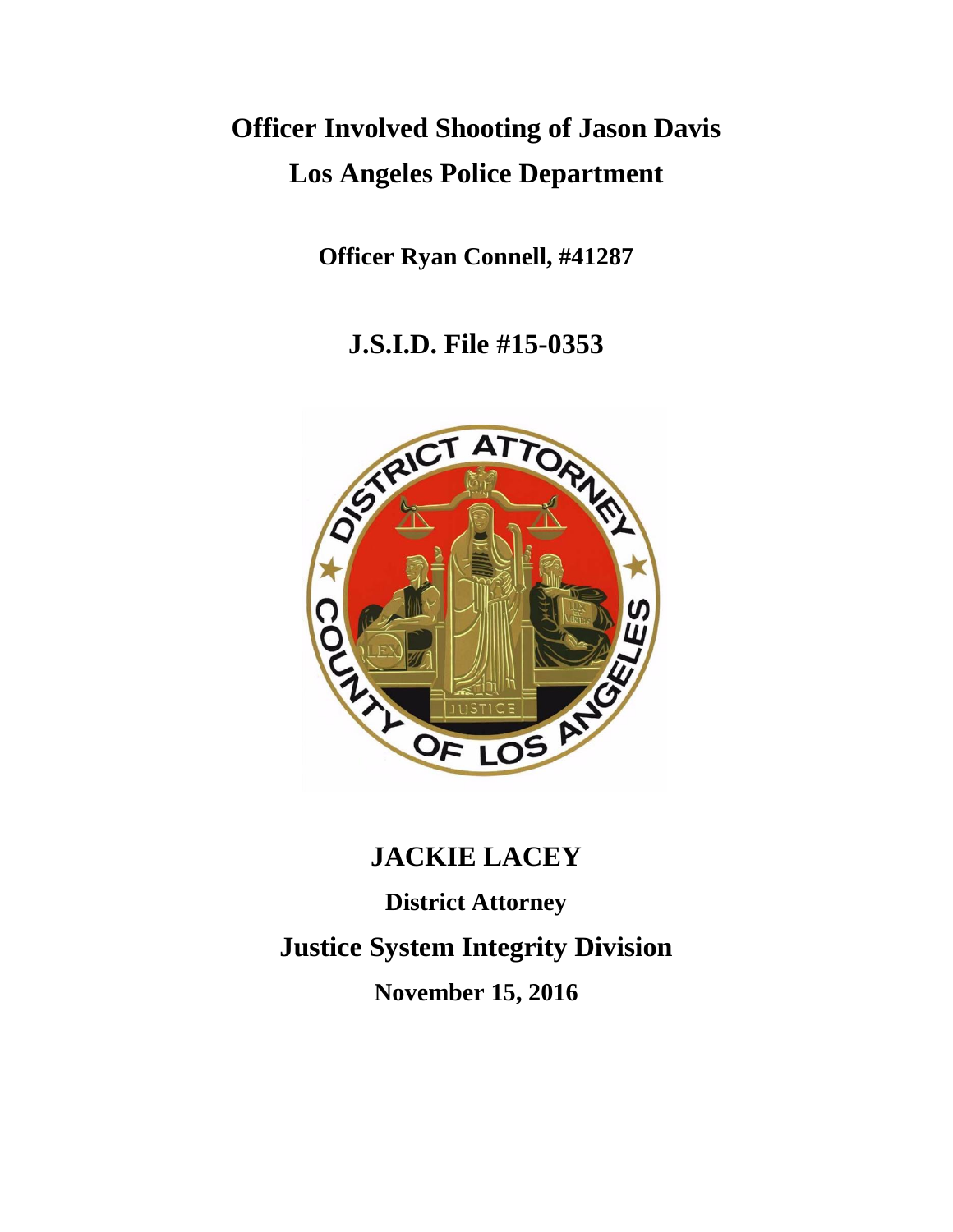# **MEMORANDUM**

- TO: COMMANDER ROBERT A. LOPEZ Los Angeles Police Department Force Investigation Division 100 West First Street, Suite 431 Los Angeles, California 90012 FROM: JUSTICE SYSTEM INTEGRITY DIVISION Los Angeles County District Attorney's Office SUBJECT: Officer Involved Shooting of Jason Davis J.S.I.D. File #15-0353 F.I.D. File #F058-15
- DATE: November 15, 2016

The Justice System Integrity Division of the Los Angeles County District Attorney's Office has completed its review of the July 13, 2015, fatal shooting of Jason Davis by Los Angeles Police Department (LAPD) Officer Ryan Connell. It is our conclusion that Officer Connell acted in lawful self-defense and defense of others.

The District Attorney's Command Center was notified of this shooting on July 13, 2015, at approximately 3:10 p.m. The District Attorney Response Team responded and was given a briefing and walk-through of the scene by Lieutenant Brian Gilman.

The following analysis is based on reports prepared by the LAPD Force Investigation Division, submitted to this office by Detectives Gregory McKnight, Elizabeth Rico, Donald Walthers, and Eduardo Gonzalez. The reports include photographs, audio-recorded interviews of witnesses, cellular telephone videotape, and radio transmissions.<sup>1</sup> Officer Connell's compelled statement was considered as part of this analysis.

## **INTRODUCTION**

On July 13, 2015, at approximately 2:10 p.m., LAPD Officers Ryan Connell and Ivan Lombard-Jackson responded to a 9-1-1 call of a man, later identified as 41 year-old Jason Davis, wielding a knife at a coffee shop. Davis, who had a history of mental illness, was behaving erratically, vomited on the patio of the coffee shop, and told other patrons he was dying.

When Connell and Lombard-Jackson arrived, Davis was sitting in the patio area of the coffee shop, holding a box cutter with the blade exposed. The officers approached Davis, stopping approximately 10 to 15 feet away. Lombard-Jackson was armed with a Taser and Connell drew his service weapon. Connell ordered Davis to drop the knife. Davis refused and instead stood up and yelled, "Today is the day that you motherfuckers are going to kill me!" Connell again

<sup>&</sup>lt;sup>1</sup> The cellular telephone footage does not capture the shooting itself. It begins after Davis was shot and on the ground.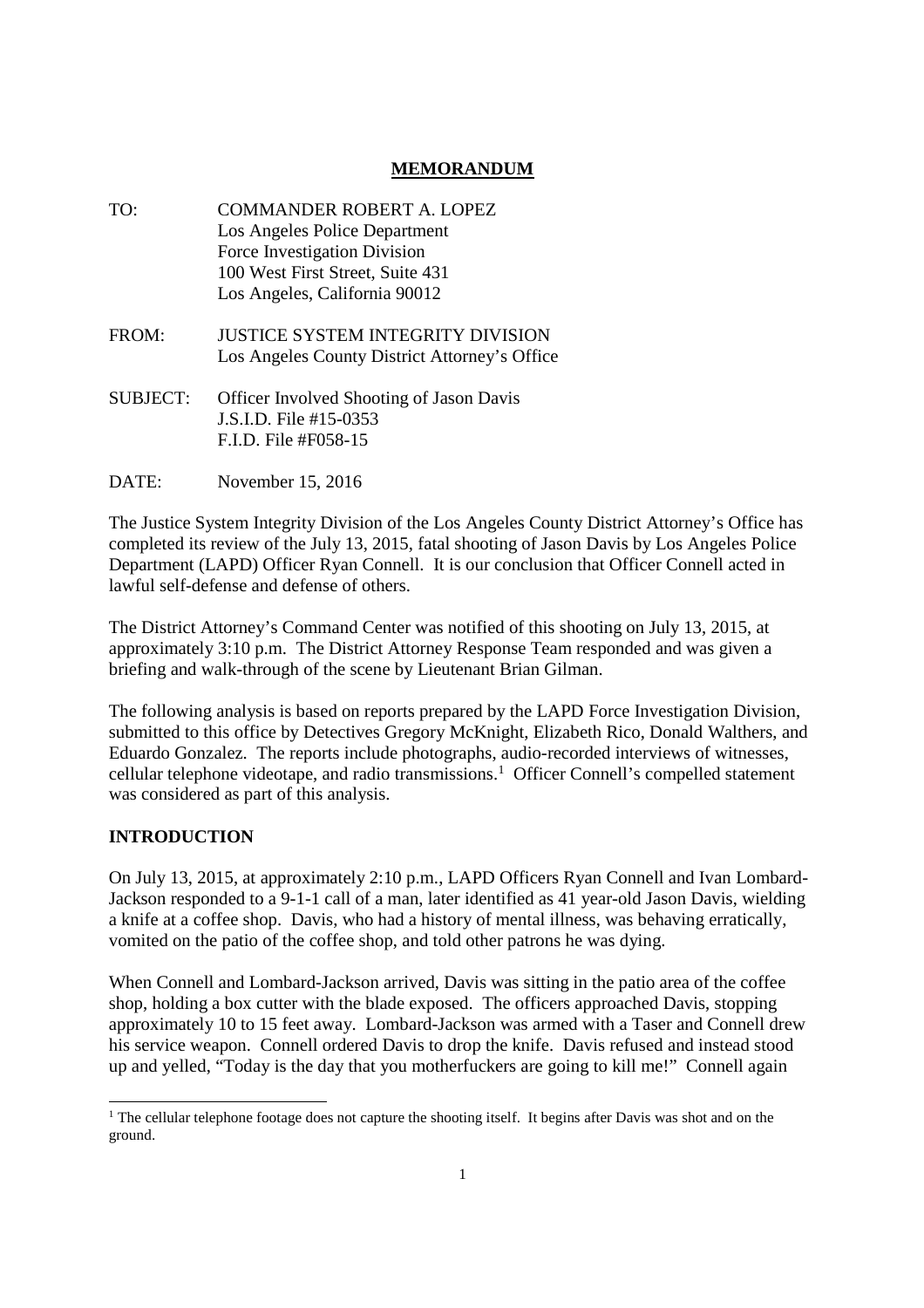ordered Davis to drop the knife, but Davis walked toward him with it raised over his head. Lombard-Jackson fired his Taser at Davis' chest, activating a five-second burst. Davis was stunned by the Taser but continued to approach Connell with the box cutter raised over his head. In fear for his life, Connell fired two rounds from his service weapon at Davis from a distance of approximately eight feet. Davis was struck in the abdomen and shoulder and collapsed on the cement, landing on his stomach before rolling over to his back and releasing the box cutter. He was transported to the hospital and pronounced dead approximately six hours later.

#### **FACTUAL ANALYSIS**

#### **Statement of Taylor Brinckerhoff**

Brinckerhoff, an off-duty employee of the coffee shop, was at the coffee shop getting coffee with his wife and a friend. Davis entered the patio area of the coffee shop and sat down. Davis appeared to be homeless and was drinking out of a water bottle filled with blackened water and cigarette butts. Davis was not initially disruptive but began to vomit on the patio so Brinckerhoff alerted the manager of the coffee shop, Meredith Jensen. Davis continued to vomit so Jensen asked Davis if he was "okay." Davis became verbally aggressive and another patron alerted Brinckerhoff that Davis was armed with a knife. Brinckerhoff cleared the patio of other patrons while Jensen called 9-1-1.

Davis continued to sit on a bench in the patio area, with the knife, and was yelling incoherently. Davis announced to bystanders, "Film my death for YouTube. This is the day I'm going to die."

The police arrived and Brinckerhoff heard them repeatedly order Davis, who was now standing with the knife in his hand, to drop the knife. When Davis walked toward the officers, Brinckerhoff saw one officer fire his Taser. Shortly thereafter, the other officer fired two rounds from his service weapon at Davis.

#### **Statement of Jake Zambas**

Zambas was drinking coffee with his friends, Tyler Brinckerhoff and Zoe Wescott, when Davis entered the patio area and sat down. Davis vomited between his legs and was drinking from a water bottle filled with a black liquid. Davis announced, "You get to watch me die. You should take a video of this. You get to make money off of my death."

William Emmons, an employee of the coffee shop, confronted Davis and asked him to leave. Davis yelled that he was dying and was being photographed and followed. The store manager, Meredith Jensen, offered to call an ambulance for Davis who responded, "No. I want you to watch me die." Davis drew a knife so Jensen called 9-1-1. Davis cursed at them and announced that he was dying.

Zambas, Emmons, and another employee blocked off the patio area to isolate Davis as two police officers arrived. One officer was armed with a handgun and the other officer was armed with a Taser. The officers repeatedly ordered Davis to drop the knife and told him, "We just want to help you. We don't want to hurt you. Just drop the knife."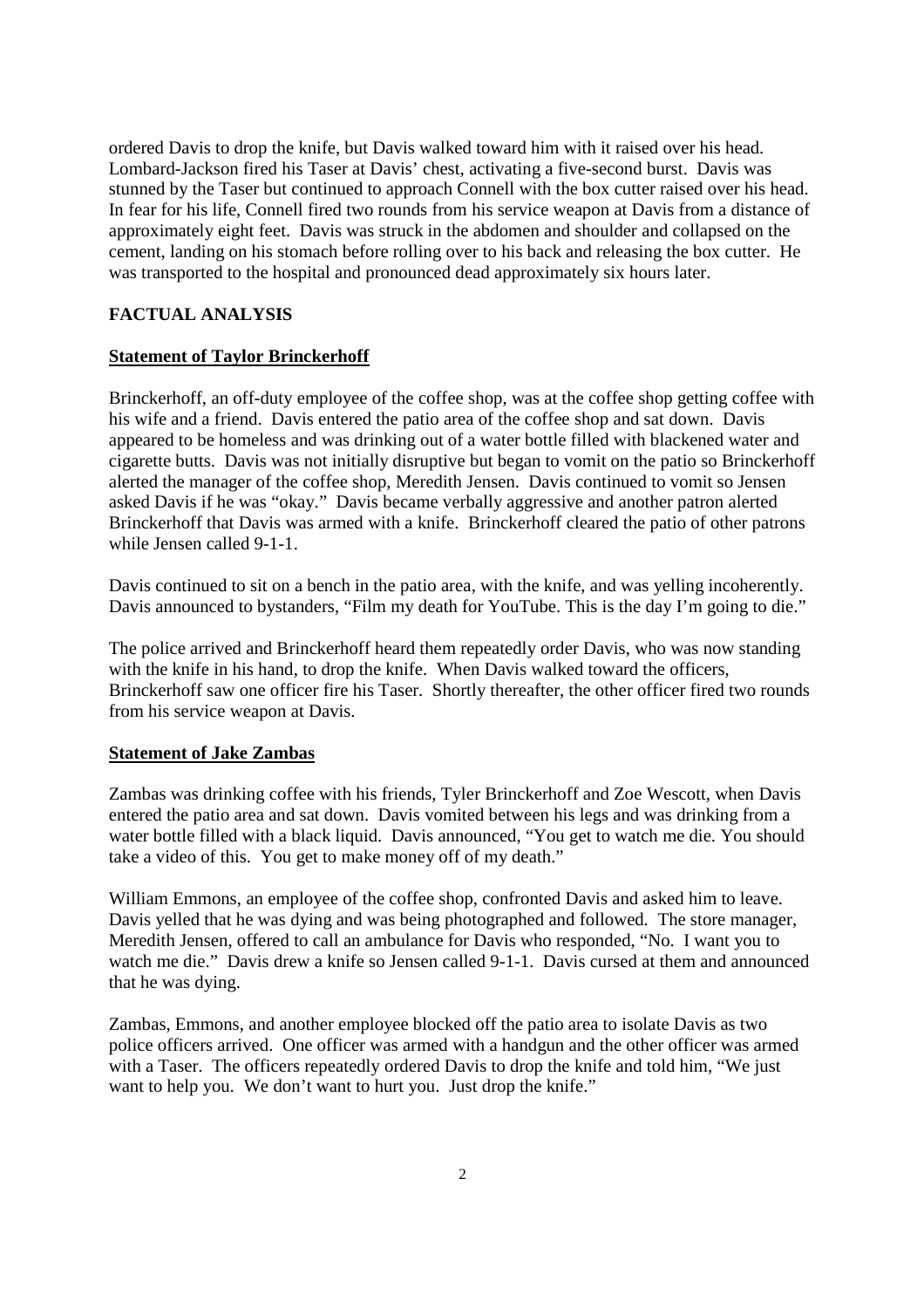Davis stood up and approached the officers with the knife. When Davis came within five feet of the officers, Zambas saw one officer fire his Taser, which stunned Davis but failed to incapacitate him. Davis continued to walk forward, waving the knife at the officers. The second officer fired two shots at Davis.

#### **Statement of William Emmons**

Emmons was working inside the coffee shop when Brinckerhoff told him that a homeless man was vomiting on the patio. Emmons approached Davis, asked him if he was okay, and offered assistance. Davis responded angrily and said Emmons was spying on him and that cameras were watching him. Davis was drinking from a water bottle filled with a black liquid and cigarette butts, which Davis referred to as "liquid death."

Emmons asked Davis politely to leave the premises, but Davis responded, "No. Fuck you." Emmons alerted the store manager, who called the police. Davis drew a knife from his pocket. Emmons asked Davis, "Did you just pull a knife out?" Davis said, "Yes." Emmons alerted Jensen that Davis was now armed with a knife. Emmons told Davis again to leave. Davis responded, "No. Fuck you. You're going to watch me die and it's your fault."

The police arrived and ordered Emmons and another bystander to leave the area as Davis continued to curse. Emmons heard the officers calmly instruct Davis, "Sir, put the knife down. Put the knife down and calm down." Davis approached the officers with the knife. One officer fired his Taser, momentarily stunning Davis, who continued to move forward. Emmons looked away and heard two gunshots, looking back to see Davis on the ground, bleeding from the abdomen.

## **Statement of Meredith Jensen**

Jensen was managing the coffee shop when an off-duty employee alerted her that a homeless man was vomiting on the store's outdoor patio. Jensen asked Davis to leave. When Davis became uncooperative, Jensen called 9-1-1. While she was on the phone with the police, Emmons alerted her that Davis had armed himself with a knife, which she relayed to the 9-1-1 operator.

Jensen saw the police arrive and approach Davis, who was agitated. The officers ordered Davis to drop the knife. Davis stood up and walked toward the officers with the knife in his right hand and his left fist clenched. Davis raised the knife over his head and made stabbing motions toward the officers with the knife. When Davis failed to follow the officers' orders to drop the knife, one of the officers tased Davis. Davis appeared unfazed by the Taser and continued to move towards the officers, at which point Jensen heard the other officer fire two rounds at Davis.

#### **Statement of LAPD Officer Ivan Lombard-Jackson**

Lombard-Jackson provided a compelled statement to investigators.

Lombard-Jackson was on patrol with Connell when they responded to a radio call regarding a man with a knife at a coffee shop.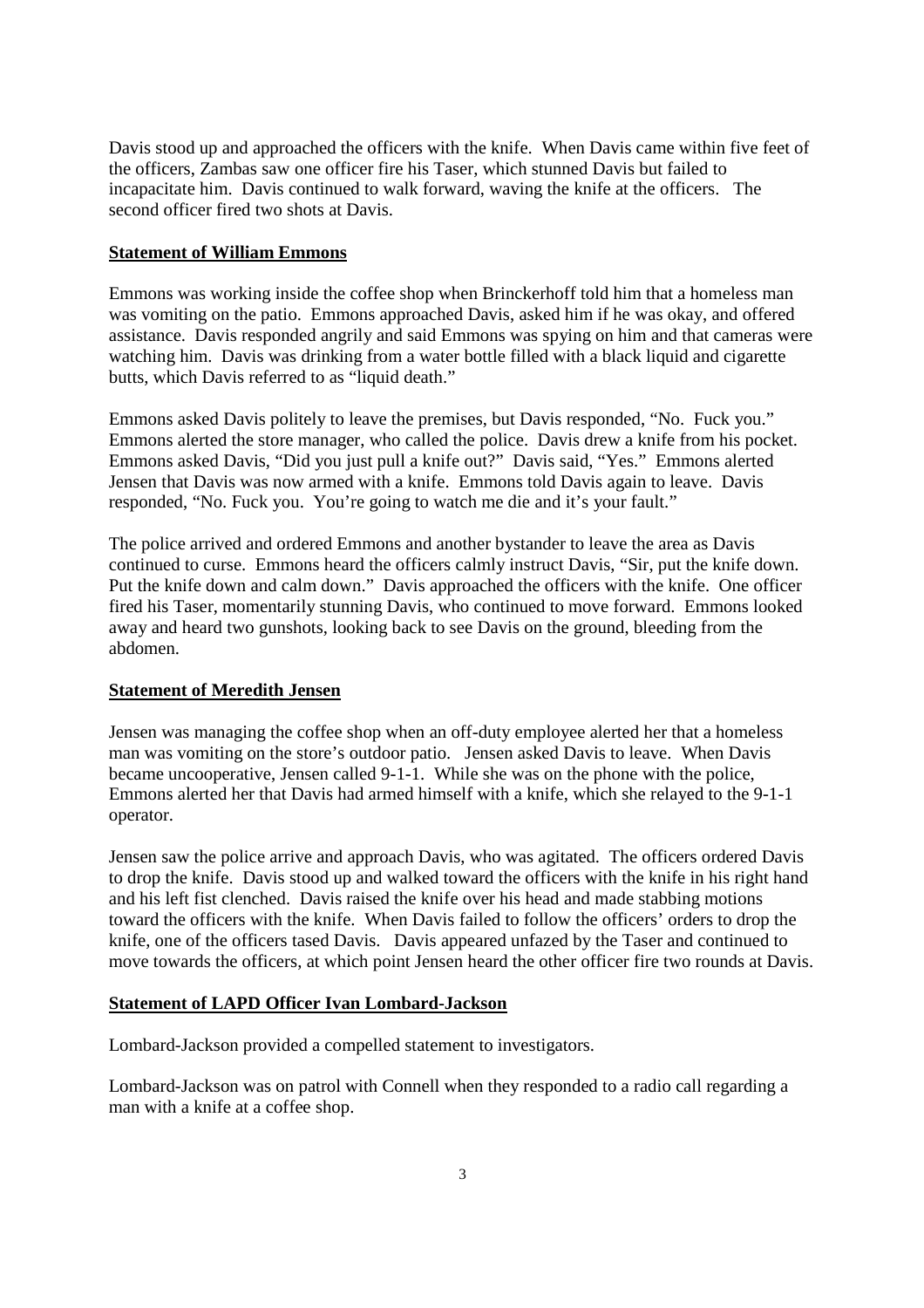When they reached the location, Lombard-Jackson saw Davis seated on the patio with a knife in his right hand and a water bottle filled with a black liquid in his left hand.

Davis and Lombard-Jackson were inside the patio area. Connell was positioned on the public sidewalk just outside the open door of the patio area.

Connell ordered Davis to drop the knife and stand up from the table. Davis did not comply and instead announced, "Today is the day that you motherfuckers are going to kill me." The officers called for backup.

Connell continued to order Davis to drop the knife. Davis stood up with the knife in his hand and walked toward Connell. Fearing for Connell's safety, Lombard-Jackson deployed his Taser and fired it at Davis, causing Davis to tense up momentarily before continuing to charge toward Connell. A few seconds later, Lombard-Jackson heard Connell fire a single round. Davis fell to the ground and rolled onto the sidewalk before dropping the knife.

#### **Statement of LAPD Officer Ryan Connell**

Connell provided a compelled statement to investigators.



#### **Jason Davis' Background**

Davis had a history of bipolar disorder and schizophrenia. He attempted suicide on three occasions in 1993. In 2000, Davis told his mother he was going to commit "suicide by cop" but she was able to successfully intervene by calling the police. Davis had been under psychiatric care and was suicidal, but refused to take his medication.

#### **Davis' Injuries**

Connell shot Davis in the abdomen and right shoulder. Both gunshot wounds had a front-to-back trajectory. The abdominal wound was fatal.